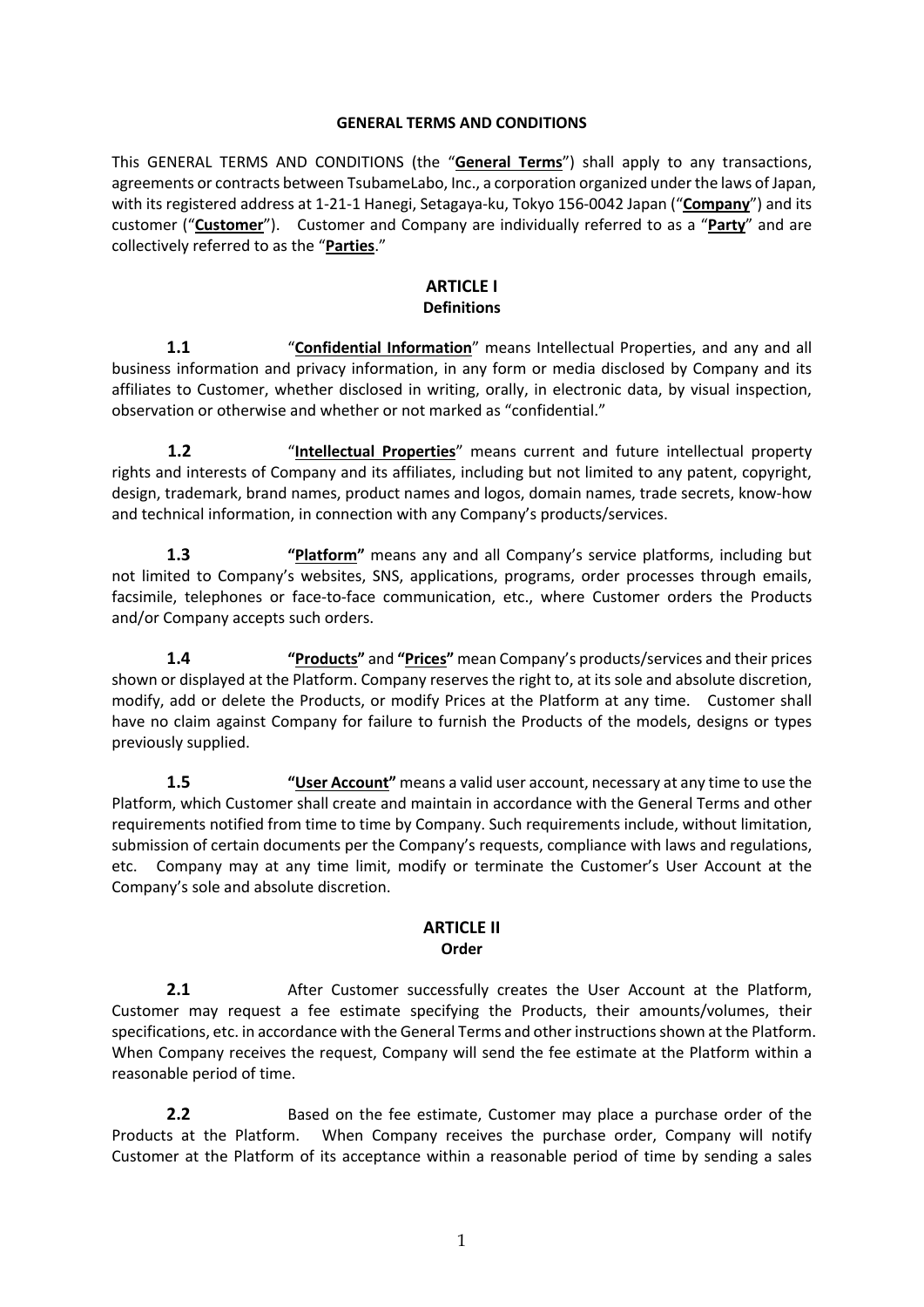confirmation to Customer, otherwise the purchase order shall be deemed to have been rejected by Company.

**2.3** When the sales confirmation is sent to Customer, an individual sales/services contract (the "**Individual Contract**") shall be formed and become binding on the Parties. In case of any discrepancy or conflict between the Individual Contract and the General Terms, the Individual Contract shall prevail the General Terms.

# **ARTICLE III Payments**

**3.1 Customer shall pay the Price of the Products: (i) before the shipment; or (ii)** in accordance with the instructions notified by Company, in JPY by telegraphic transfer to the bank account designated in writing by Company.

**3.2** Customer's payments shall not be subject to any setoff, counterclaim or deductions for taxes or fees. Company may suspend shipment of the Products until Company confirms full payment of the total amount of the Price of the Products. Such suspension shall not constitute any breach of Company's obligation.

#### **ARTICLE IV Delivery**

**4.1** Company shall ship the Products on FOB (as per INCOTERMS 2010), with all freight and insurance premium costs to be paid by Customer unless otherwise agreed in writing between the Parties.

**4.2** All risk of loss and damage to the Products shall pass to Customer upon acceptance of the Products by the carrier for delivery to Customer. The title of the Products shall not pass to Customer until the price of the Products has been fully paid to Company.

# **ARTICLE V Inspection**

**5.1 Promptly upon the receipt of the Products, Customer shall examine the** shipment to determine whether any item or items included in the shipment are in short supply, defective, or damaged. Customer shall promptly notify Company in writing of any shortages, defects, or damages which Customer claims existed at the time of delivery. Any and all items of the shipment shall be deemed to have been accepted by Customer with no shortage, defect, or damage at the time of delivery if Company does not receive a written notice by Customer within seven (7) days of Customer's receipt of the Products.

**5.2** If Company receives a written notice with evidence demonstrating shortages, defects, or damages of the Products by Customer within seven (7) days of Customer's receipt of the Products, Company shall replace such Products or refund to Customer the Prices paid for such Products. To the avoidance of doubt, the Japanese drug laws and regulations do not allow Company to accept the return of the Products after the shipment.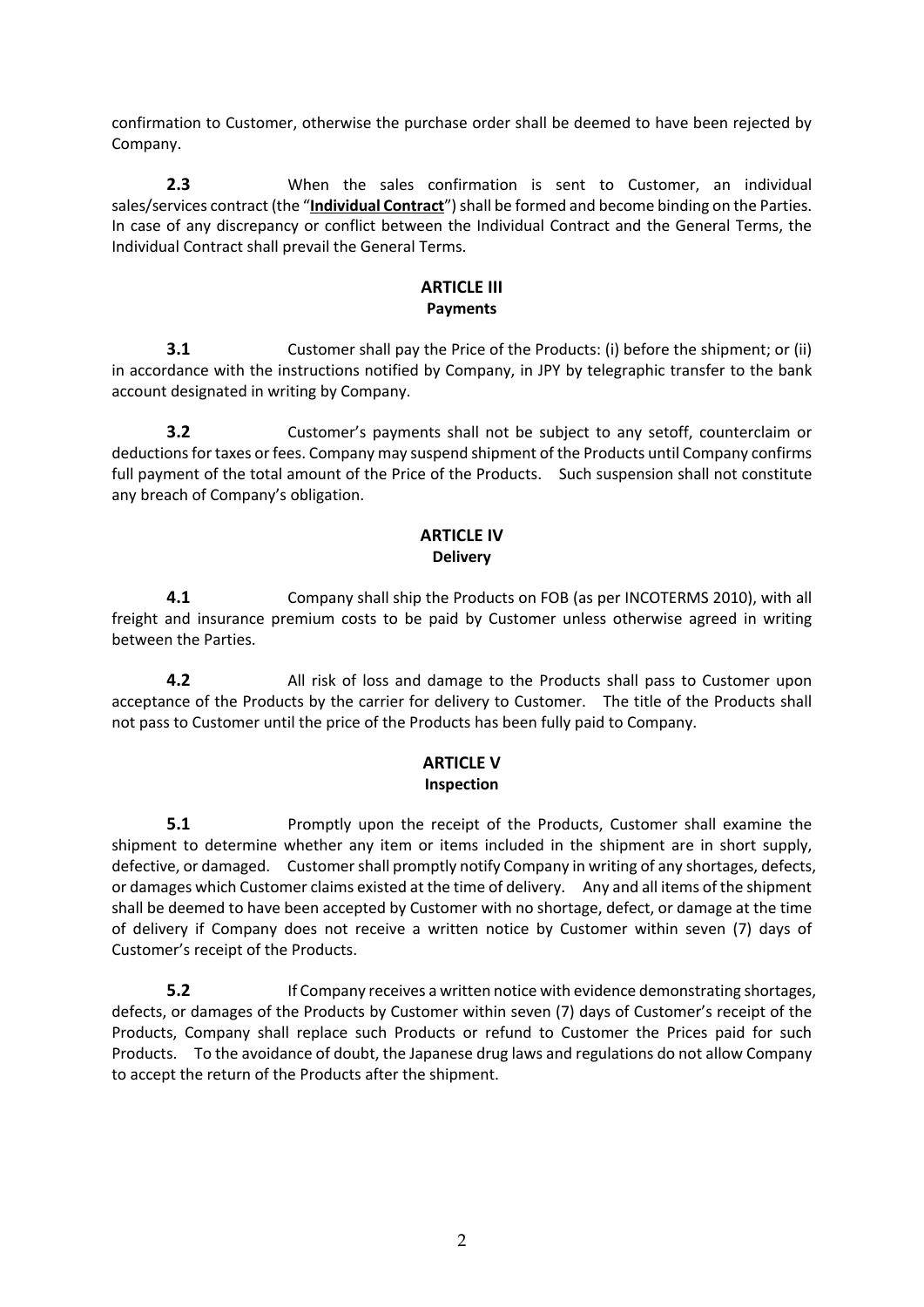#### **ARTICLE VI**

#### **Relationship between Company and Customer**

The relationship created hereby between Company and Customer shall be solely that of seller and buyer, or service provider and service user, as the case may be.

## **ARTICLE VII Representations and Warranties**

Customer represents and warrants to Company the followings:

- (i) It is duly incorporated, registered and validly existing under the laws of its jurisdiction of incorporation;
- (ii) It is a corporation or other equivalent entity engaged in a healthcare/medical industry and not an individual such as a consumer/patient to whom any consumer/patient protection laws apply, and the Individual Contracts are commercial transactions;
- (iii) Its execution, delivery and performance of the General Terms and the Individual Contracts are within its power and have been duly authorized, duly and validly executed, and constitute valid and legally binding obligations enforceable against it in accordance with the terms hereof;
- (iv) Its execution, delivery and performance of the General Terms and the Individual Contracts do not violate or contravene any law, decree, administrative ruling or regulations applicable to them, including but not limited to, any and all regulations regarding medicines, drugs, cosmetics, dietary supplements, chemicals, consumer/patient protections and medical treatments;
- (v) Its execution, delivery and performance of the General Terms and the Individual Contracts does not conflict with, cause a breach of, or constitute a default under any provision of any judgment, injunction, order, decree or material Terms and Conditions or other material instrument binding upon it; and
- (vi) Its representations and warranties for it have been true and correct in all material respects as of the formation date of the Individual Contract.

# **ARTICLE VIII Acknoledgment and No Warranty**

Customer acknowledges that the information on the Platform is not intended or implied to be a substitute for professional medical advice, diagnosis or treatment, and all content, including text, graphics, images and information, contained on or available through the Platform is for commercial information purposes only, and Customer is encouraged to confirm any information obtained from or through the Platform with other sources, and review all information regarding any medical condition or treatment with other medical service providers.

## **ARTICLE IX Limitation of Liability**

**9.1** COMPANY DOES NOT MAKE ANY WARRANTIES, WHETHER EXPRESS, IMPLIED, STATUTORY, OR OTHERWISE, INCLUDING, WITHOUT LIMITATION, WARRANTIES OF MERCHANTABILITY, FITNESS FOR A PARTICULAR PURPOSE, NONINFRINGEMENT OF ANY THIRD-PARTY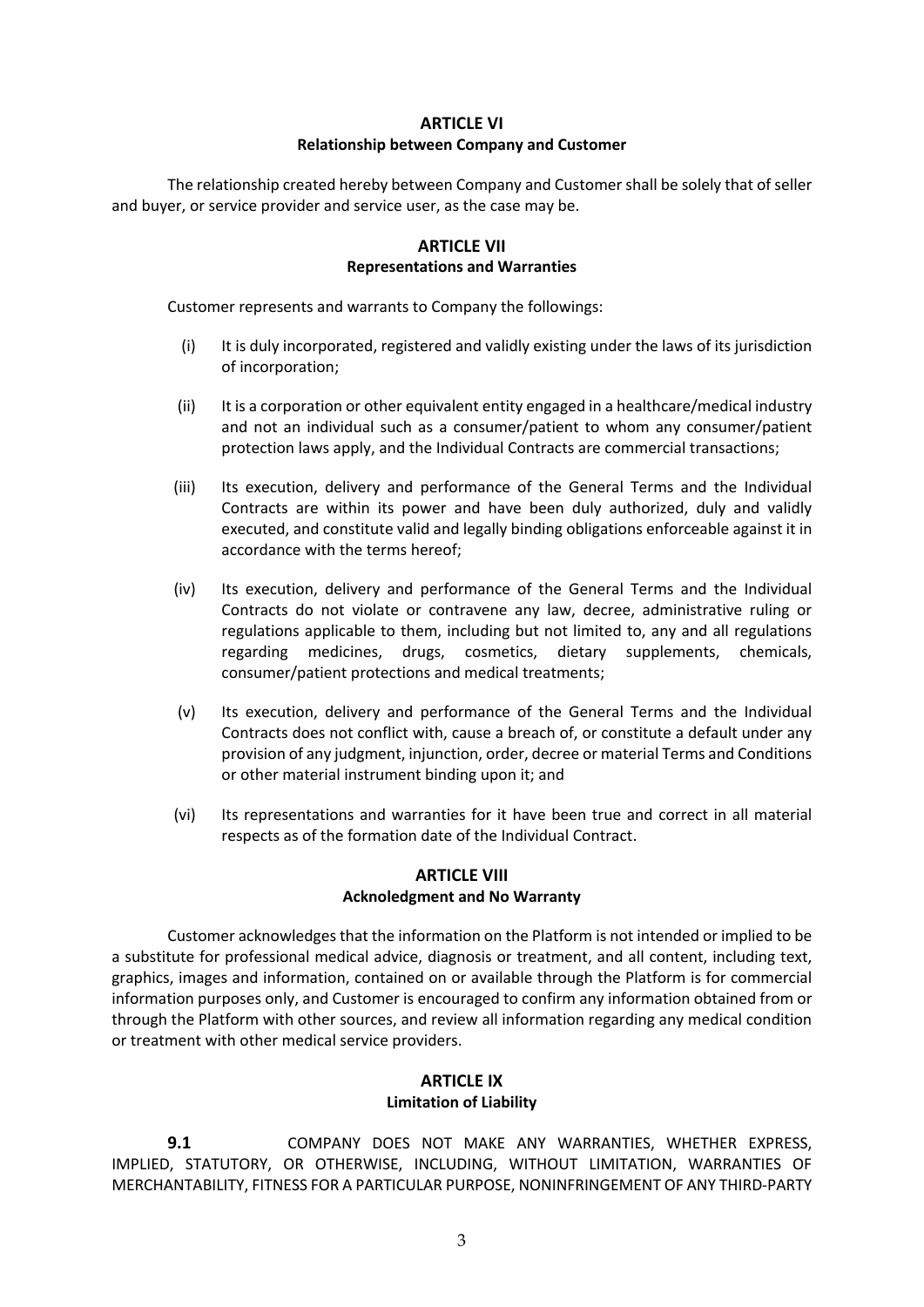RIGHTS; OR ACCURACY, COMPLETENESS, UP-TO-DATENESS OR NON-MISLEADINGNESS OF INFORMATION CONTAINED ON THE PLATFORM.

**9.2** NOTWITHSTANDING ANYTHING ELSE IN THE GENERAL TERMS OR OTHERWISE, IN NO EVENT SHALL COMPANY BE LIABLE FOR ANY INCIDENTAL, SPECIAL, CONSEQUENTIAL OR INDIRECT DAMAGES, INCLUDING ANY LOSS OF PROFITS ARISING FROM OR RELATING TO THE GENERAL TERMS AND THE INDIVIDUAL CONTRACTS.

**9.3** COMPANY'S TOTAL CUMULATIVE LIABILITY IN CONNECTION WITH THE GENERAL TERMS AND THE INDIVIDUAL CONTRACTS, WHETHER IN CONTRACT, WARRANTY, TORT OR OTHERWISE, SHALL IN ANY EVENT BE LIMITED TO THE PRICE OF THE PRODUCTS PAID BY CUSTOMER ON WHICH LIABILITY IS ASSERTED.

## **ARTICLE X Indemnification**

Notwithstanding any other provision, Customer shall indemnify, defend and hold harmless Company and its representatives, affiliates, officers and employees from and against all liabilities, losses, claims, actions, costs and expenses and disbursements (including attorney's fees), including but not limited to third-party claims for bodily injury, death, or property damage, which arises or is alleged to arise in connection with any acts, omission or breaches of Customer and its representatives, affiliates, officers and employees.

## **ARTICLE XI Confidentiality**

Customer hereto agrees: (a) to hold, and to cause Customer's representatives, officers, employees, agents or subcontractors to hold, in strict confidence the Confidential Information; (b) not to make any use whatsoever at any time of such Confidential Information except as contemplated under the General Terms; and (c) not to divulge any such Confidential Information to any third person, except and to the extent:

- (i) with a prior written approval from Company;
- (ii) to the directors, auditors, employees or officers of itself, providing that they bear the same obligation as set forth under this Article;
- (iii) in the case that such Confidential Information is already available to the public at the time of disclosure by Company;
- (iv) in the case that such Confidential Information becomes available to the public for a reason not attributable to itself after disclosure by Company;
- (v) in the case that such Confidential Information is already duly held by itself at the time of disclosure by Company;
- (vi) in the case that such Confidential Information is obtained by itself on a nonconfidential basis from a duly authorized third party after disclosure by Company; or
- (vii) to any governmental authority pursuant to a law, regulation, or decision or order of the court or government agencies.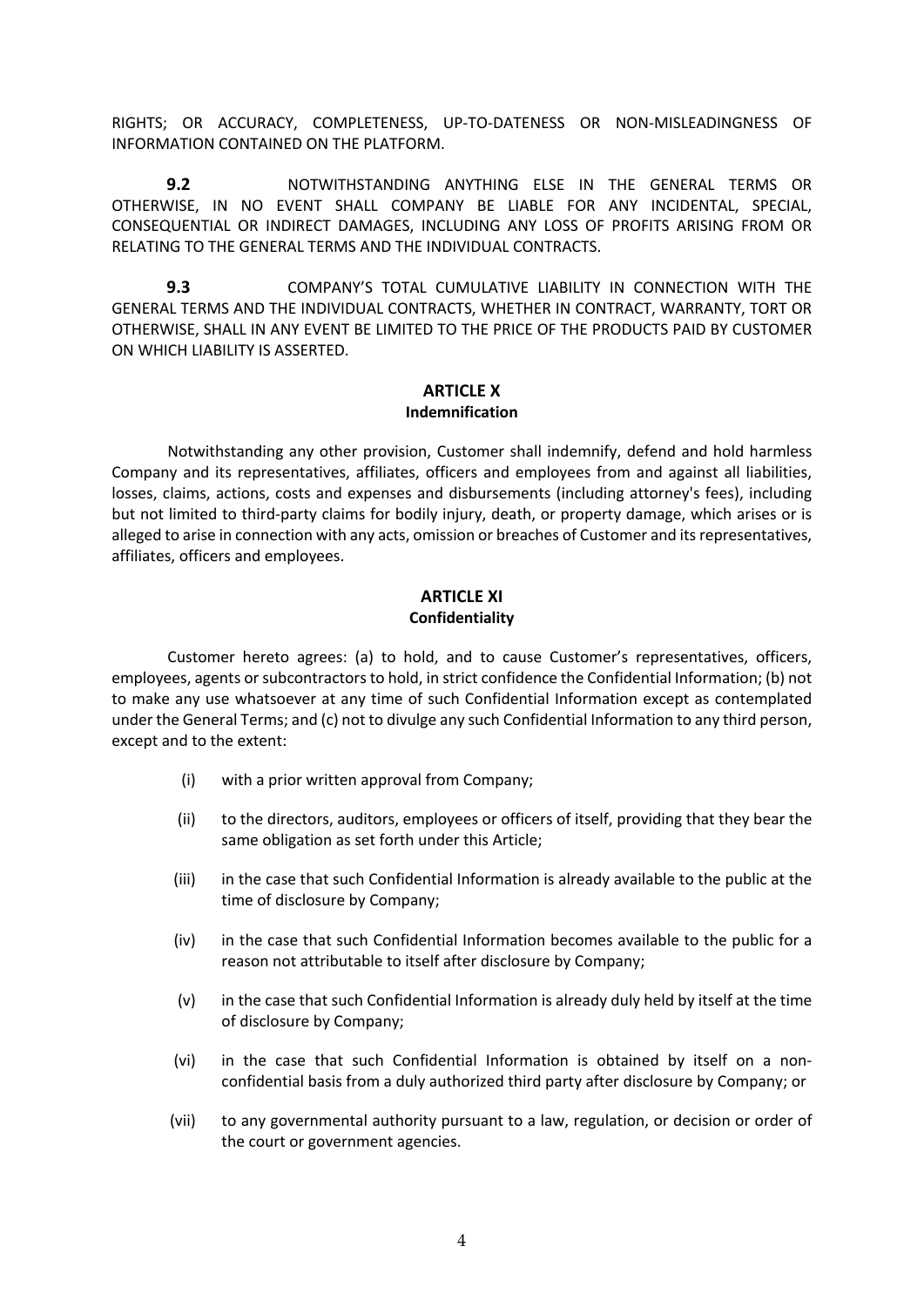# **ARTICLE XII Termination**

**12.1** Either Party shall be entitled to forthwith terminate the Individual Contracts by giving a written notice of termination to the other Party:

- (i) If the other Party commits a material breach of its obligation under the General Terms or the Individual Contracts;
- (ii) If the other Party commits any breach of its obligation under the General Terms or the Individual Contracts and does not remedy the breach within fourteen (14) days from the notice;
- (iii) If the other Party becomes insolvent or a petition in bankruptcy or for corporate reorganization or for any similar relief is filed by or against the other Party;
- (iv) If a receiver or trustee is appointed with respect to any part of the assets of the other Party; or
- (v) If the other Party is dissolved, or wound up.

**12.2 Termination or expiration of the Individual Contracts for any reason shall not** release either Party from any liability or obligation which has already accrued as of the effective date of such termination or expiration.

#### **ARTICLE XIII Miscellaneous**

**13.1 Assignment.** Neither the Individual Contracts nor any of the rights and obligations created hereunder may be assigned or sublicensed in whole or in part by either Party without the prior written approval of the other Party. An assigning Party shall promptly notify the other Party in writing of any assignment. Any attempted assignment which does not comply with this provision shall be deemed null and void and shall have not force or effect.

**13.2 Severability and Invalidity.** In the event that any provisions of the General Terms or the Individual Contracts be found to be, in whole or in part, invalid or unenforceable by a court of competent jurisdiction, the validity or enforceability of the remaining provisions under applicable law will not be affected thereby and shall remain binding upon the Parties hereto. Any such invalid or unenforceable provisions shall be substituted by a valid or enforceable provision which, in its essential purpose, comes as close as possible to the invalid or unenforceable provision.

**13.3 Waivers.** The failure of any Party to enforce or to exercise, at any time or for any period of time, any right or remedy arising out of or under the General Terms or the Individual Contracts does not constitute, and shall not be construed as, a waiver of such right or remedy and shall in no way affect that Party's right to enforce or exercise it at a later time.

**13.4 Interpretation.** The headings in the General Terms are for ease of reference only and do not affect the substance of any provision. Words denoting the singular include the plural and vice versa.

**13.5 Force Majeure.** Neither Party shall be liable to the other Party for delay in any performance, or for failure to render any performance under the General Terms when such delay